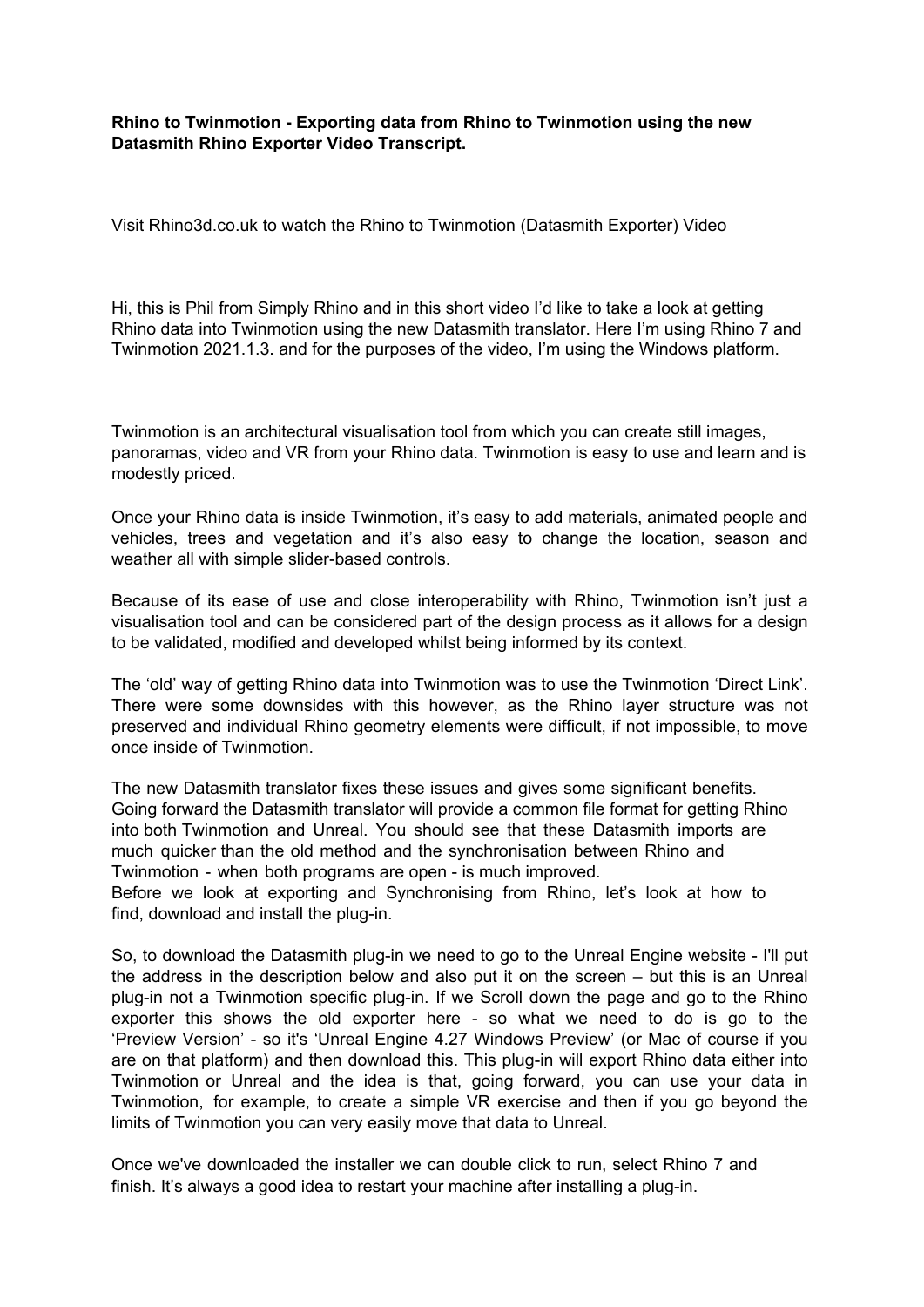If we open Rhino after installing the plug-in, we should see a new tab called 'Datasmith' and this will have four buttons – Synchronise: Connections, Export 3D View and Messages.

This is the Rhino model that we're going to bring into Twinmotion and first, many thanks to Ot Kandri for the use of this model. Ot is an architect who uses Rhino and Grasshopper, and this model is a personal project called Hybrid Pavilion.

First, we need to consider some important things in the model – the units need to be set to Metres (as in this case) or Inches and, it makes sense to organise the model as we normally would do in Rhino - making use of Layers and Sub Layers so that we can turn on or off various parts of the model in Twinmotion just as we would do in Rhino. We can use blank layers in Rhino as a folder for Sub-Layers and this methodology is recognised in Twinmotion. Once inside Twinmotion, we can rearrange existing Layers and create new Layers or Containers as they are called in Twinmotion.

I've applied Materials to the geometry inside of Rhino and if I switch to Rendered View and look at some of the parts in here you will see that we've got several materials here that are applied to various parts of the model.

The default proposition in Twinmotion is that materials are replaced globally. What I mean by this is that if in Rhino all of the elements of this hexagonal lattice structure have the same material applied to them then, once inside Twinmotion, if I use the picker to select one hexagonal component and change the material then the material for all of the lattice structure will update accordingly.

Let's now look first at using 'Export 3D View' to take this Rhino geometry into Twinmotion, so if I go to 'Export 3D View' and then navigate to a destination this will write out a 'udatasmith' file and you'll see this is written out fairly quickly. Next, I open up the Epic Games Launcher and launch Twinmotion.

Once inside Twinmotion I can import my Datasmith file from here – so I'll navigate to the file and in the options instead of 'Collapse by Material' I can choose 'Keep Hierarchy' which will preserve our Rhino layer structure. UV texturing is handled from Rhino so if you have specific UV mapping requirements then do this in Rhino before exporting. You may find it useful to use a 'dummy texture' to set the mapping. The units will convert 1:1 unless we disable the 'Auto' setting here and then we can set the value manually.

Hitting OK will now bring in our Rhino geometry. If I open up the right-hand side panel I'll see the various Rhino Layers or Containers as they are called in Twinmotion. Unlike Rhino, however, I'll see all the separate geometry elements - each of the meshes for the 'Hex Shading' or each of the BREPS (solids and surfaces) for the Plaza.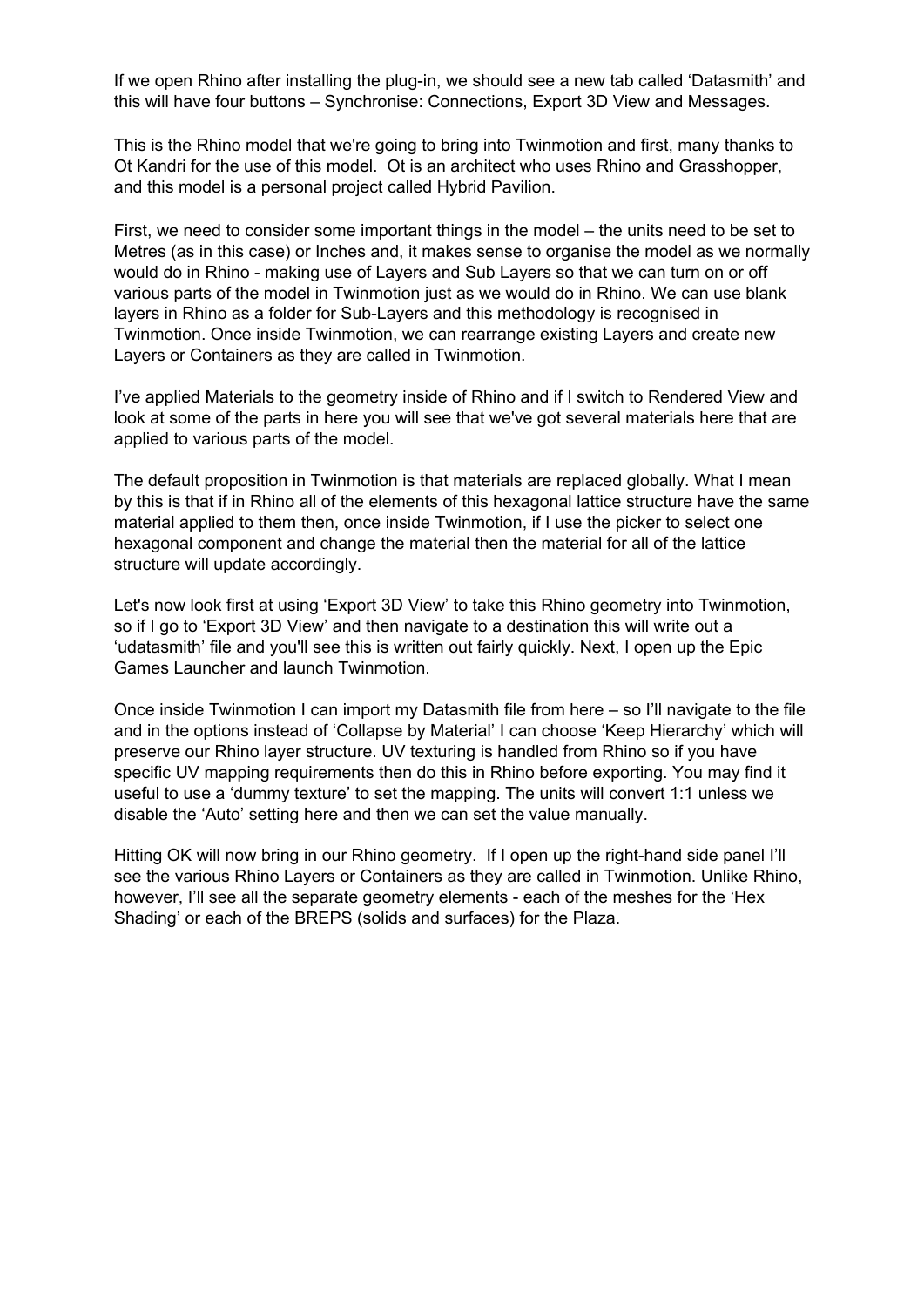A very quick tip which is the equivalent of 'Zoom Selected' in Rhino is to go to the top level which is 'Hybrid Pavilion' and just type 'F' - this will zoom the whole of the Rhino model and we'll now see our model is sitting inside our Twinmotion world.

Twinmotion uses a Pivot that is similar to the Rhino Gumball and, using the Rhino navigation mode in Twinmotion, Alt+Right Mouse Button Orbits around the Pivot. So, if I select a single object rather than the whole scene hit 'F' I can now zoom to that object and orbit around it.

If I zoom out again you'll see that I have a brick texture on some of the terrain components. This is an example of a 'dummy texture' that I mentioned earlier. In Rhino, I grouped several terrain surfaces together and applied a Planar mapping to them. If I now open up the panel on the left hand side and go to 'Materials' and 'Ground' and 'Nature' for example I can drag a 'Grass' texture on to here and you'll see that all of these elements will have the same mapping as the mapping is, just like Rhino, independent of the material. So the grass texture is now applied consistently across these surfaces.

If I go to the 'Hex Shading' container or layer here, for example, and hit F you'll see is that the elements in here can be independently moved and this is something that was difficult to do with the old Direct Link method. So, if I wanted to move for example this element here then all of these other concrete elements would come with it. Likewise, if I go to open up the 'Hex Shading' here and try and select one of the elements then I can move individual elements separately from their material binding.

Let's now take a look at the Datasmith Direct Link so to start with here I have both Rhino and Twinmotion open. If I go to 'Import' inside of Twinmotion this time I'll use 'Direct Link' rather than Geometry and I'll see here the Rhino file that I have open. If I have more than one Rhino file open or indeed any other programmes that Twinmotion will support, I'll see them in list here.

I'll choose the Rhino file from the list and then I'll see the options 'Collapse by Material'or 'Keep Hierarchy' but other than that I'll have less import options here than when we used the 'Geometry' option. If I hit 'OK' this will process the direct link and the geometry will come into Twinmotion as before. There may be some confusion with terminology here but when we choose 'Direct Link' as in this example we're using the new Datasmith translator under the hood. If your geometry doesn't come in when you link the file just use the 'Synchronise' button here and that will push the geometry into Twinmotion.

I'm just going to collapse the containers here and pick the 'Pavilion' container. Now, if I move to Rhino, and do something fairly major - let's take this whole canopy and move it vertically for example – I can update the Twinmotion file accordingly by pushing the 'Synchronise' button. You'll see my geometry updates here and if I 'Undo' in Rhino and push the geometry again you'll see that Twinmotion keeps up with Rhino.